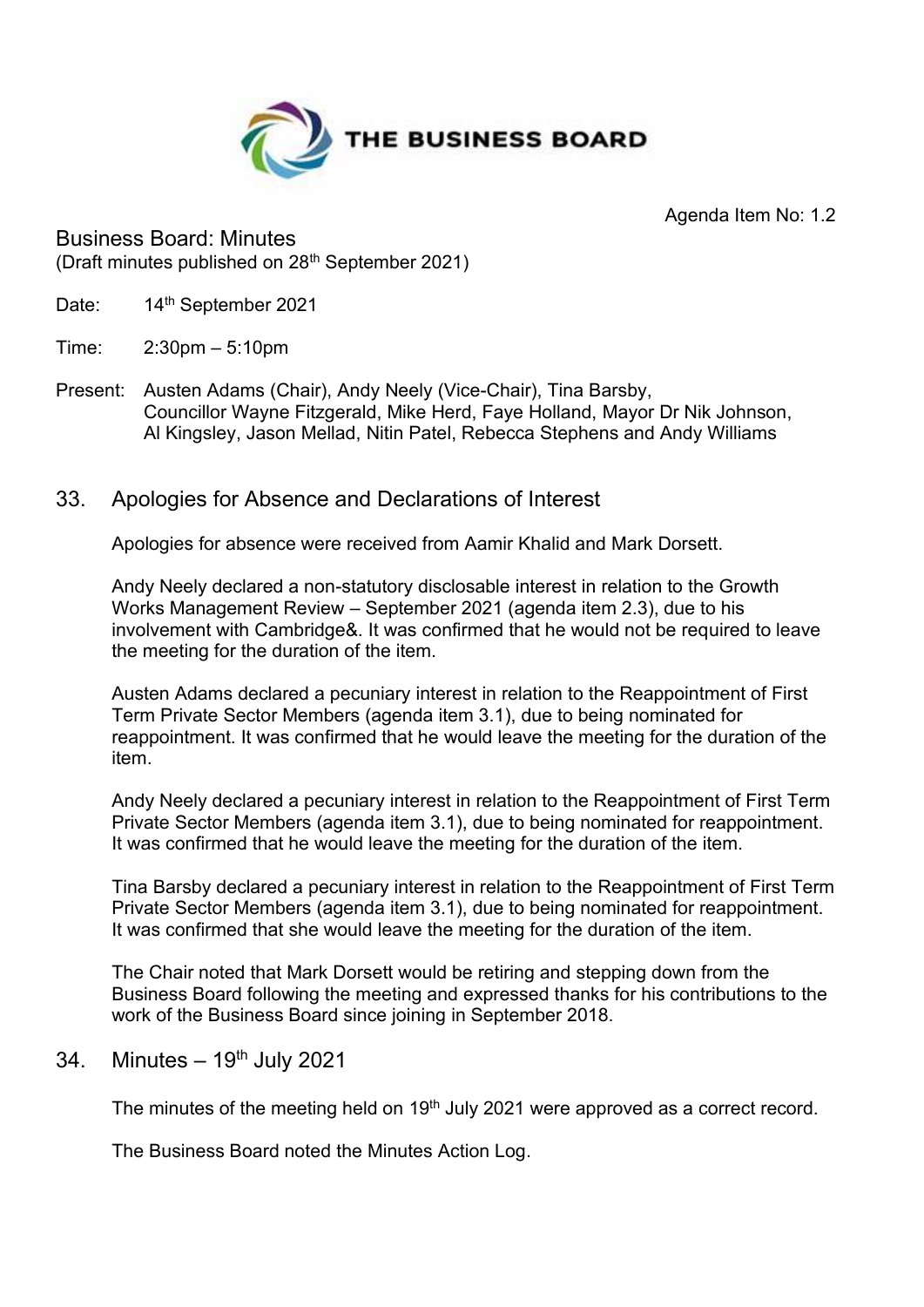# 35. Budget and Performance Report

The Business Board received the latest budget and performance report, which provided an update and overview of the revenue and capital funding lines within the Business and Skills directorate, and which also sought a recommendation for the Combined Authority Board that the increased Growth Hub budget and requirements be delivered via the Cambridgeshire & Peterborough Business Growth Company (Growth Co.). Informing members that the first tranche of funding from the European Social Fund had been received on 14<sup>th</sup> September 2021, the Finance Manager noted that the report had not included information on Market Town or Energy Capital projects because they were not under direct control by the Business Board, although she suggested that future reports could include such information if requested. Attention was drawn to the proposal to allocate the additional £290k of Supplemental Funding for Growth Hubs to Growth Co., as set out in section 6 of the report.

- − Sought clarification on what the effects would be if the second £250k tranche of the 2021-22 Local Enterprise Partnership (LEP) core funding grant was not received. Noting that much of the Business Board's work was carried out in conjunction with the Combined Authority, the Finance Manager indicated that financial support would potentially be provided by the Combined Authority or Enterprise Zone receipts in such circumstances. The Director of Business and Skills emphasised that the majority of core funding was spent on salaries and that a funding loss would therefore not affect project delivery, and he informed members that a meeting would be held with the Department for Business, Energy and Industrial Strategy (BEIS) on 4 th October to seek confirmation on the matter.
- − Queried whether the ongoing contractual agreement issues between the Combined Authority and Growth Co. were having a negative impact on the ability of Growth Co. to invest in the market. Clarifying that the Combined Authority had been providing the funding despite not receiving documented invoices, as permitted by the Local Growth Fund (LGF) agreement, the Finance Manager assured members that there were no negative impacts.
- − Requested that future reports contained information on Market Town or Energy Capital projects in order to gain insight and remain informed on whether the projects were meeting their spend profile.
- − Clarified that the delay to the repatriation of £4m from Cambridgeshire County Council was not due to legal issues, and that it was currently being processed by the County Council. The Director of Business and Skills undertook to provide Members with an update on when the repatriation would be completed, including an indication of any additional obstacles that had been identified as potential further causes of delay. **Action required**
- − Suggested that it would be helpful to track what the £290k Supplemental Funding was spent on by Growth Co., in order to assess the impact of the additional funding.
- − Established that spending of the £290k Supplemental Funding was restricted and that this would be reflected in the contractual agreement with Growth Co.. The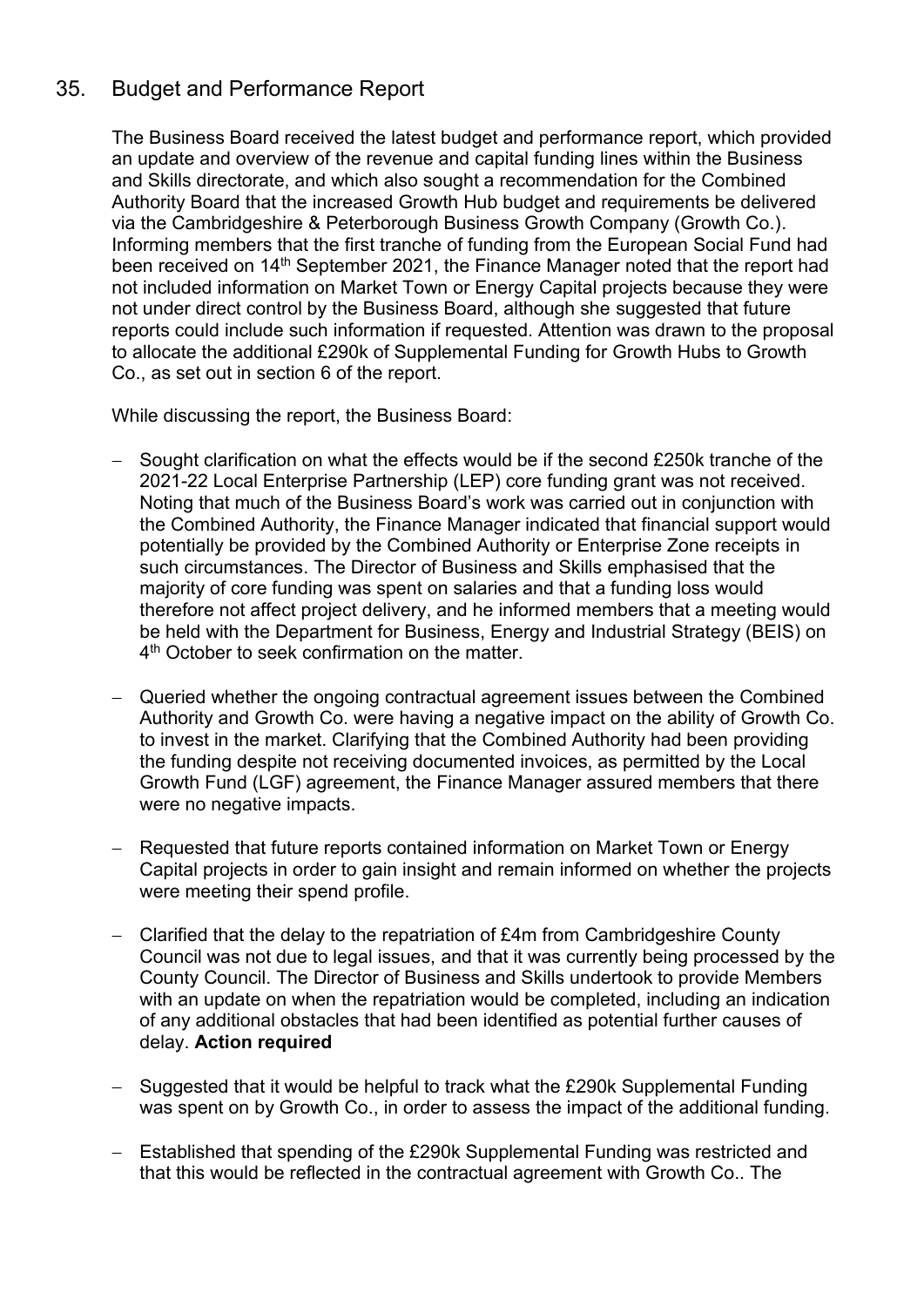Finance Manager clarified that it could not be spent on certain areas, such as marketing or legal and financial advice, while BEIS had specifically asked for additional advisers and support for delivery in areas such as starting up businesses. She undertook to provide members with the contract and schedule of the draft agreement, which provided further information on such matters. **Action required**

− Confirmed that if the Business Board chose not to support the Growth Co. receiving the £290k Supplemental Fund, it would be required by BEIS to employ a different company to deliver the additional services.

It was resolved unanimously to:

- (a) Note the outturn financial position relating to the revenue and capital funding lines within the Business & Skills Directorate for the 20/21 financial year;
- (b) Advise officers to include Market Towns and Energy Capital programmes in their financial reporting going forward;
- (c) Note the increase in the Growth Hub Funding; and
- (d) Recommend to the Combined Authority Board that the increased Growth Hub budget and requirements be delivered via the Cambridgeshire & Peterborough Business Growth Company (Growth Co.), as detailed in section 6 of the report.

#### 36. Strategic Funding Management Review – September 2021

The Business Board received the September iteration of the Strategic Funds Management Review, which provided an update on strategic funding programmes and their progress to 1st August 2021. Attention was drawn to the LGF Project Monitoring Report at Appendix 1 of the report, which included additional information on project timelines and outcome indicators. Noting that a balance of around £4m was expected to be repatriated from Cambridgeshire County Council as a result of the Combined Authority Board's rejection of the Project Change Request for the Wisbech Access Strategy Project at its meeting on 28<sup>th</sup> July 2021, the Senior Responsible Officer: LGF and Market Insight & Evaluation informed members that the Combined Authority Board had also approved funding for the Wisbech Access Strategy project to continue to the detailed design stage.

- − Argued that it should be ensured that pipeline projects aligned with the various strategies already developed and in development by the Combined Authority and Business Board, including the AgriTech Strategy.
- − Expressed concern about the impact of the Business Board's support for aborted or failed projects, including the Cambridgeshire Autonomous Metro (CAM), the Wisbech Access Strategy and the iMET centre, on the wider assessment of its portfolio of investments. While acknowledging that there would be an impact on the reputation of the Business Board as a result of such failures, the Senior Responsible Officer: LGF and Market Insight & Evaluation argued that the overall portfolio was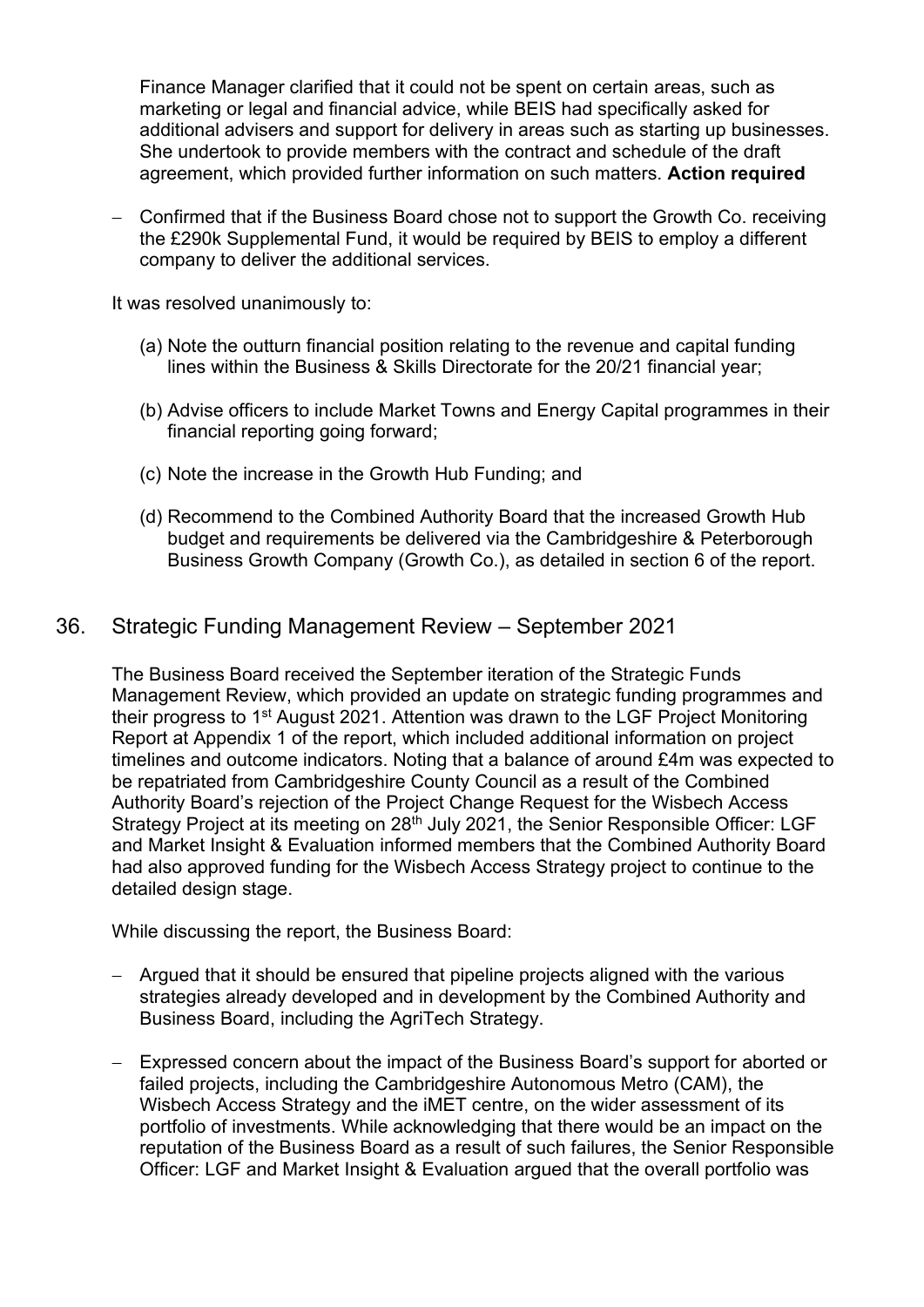extremely successful and achieving its targeted outcomes. Observing that support for the Wisbech Access Strategy and iMET centre had been given by the Greater Cambridge Greater Peterborough Local Enterprise Partnership before the establishment of the Business Board, the Director of Business and Skills argued that the Business Board would not be judged on those projects, although he acknowledged that the Business Board had supported the CAM.

- Suggested that a review of failed or aborted projects should be carried out in order to avoid similar situations occurring in the future, and the Senior Responsible Officer: LGF and Market Insight & Evaluation informed members that reviews of the Wisbech Access Strategy and iMET projects were already underway. It was argued that support for the CAM had failed to consider a potential change in strategy and political direction following the mayoral election in May 2021, and that a review of that project should also be carried out. It was also suggested that future investment decisions should consider such issues, and the Senior Responsible Officer agreed to provide the Business Board with a summary of the lessons learned from the failed and aborted projects. **Action required**
- − Expressed concerns over future levels of funding and acknowledged that the Business Board would need to be focussed and prescriptive with the projects that it chose to support moving forward. It was suggested that a review of the scoring matrix could help such a process.
- − Noted that various refreshed strategies would be presented to the Business Board in January 2022, including the Industrial Strategy, the Recovery Strategy and the Skills Strategy. It was argued that the refreshed strategies should reflect and align to national strategies set by BEIS.
- − Queried whether officers had contributed towards the development of the Government's Innovation Strategy. The Director of Business and Skills informed the Business Board that papers had been sent to BEIS, in liaison with Cambridge Ahead, and he undertook to circulate the papers to members. **Action required**

It was resolved unanimously to:

Note all programme updates outlined in this paper.

### 37. Growth Works Management Review – September 2021

The Business Board received the September iteration of the Growth Works Management Review, which provided an update on the Growth Works' programme performance since its launch in May 2021 and up to 31<sup>st</sup> July 2021, during which time the focus had been on ensuring the four service lines were embedded, operational and in execution mode across the region. Noting that all the key performance indicators (KPIs) except for one had been given a green RAG status, the Growth Co. Chair informed Members that it was expected that all the KPIs would shortly be green as a result of the strong pipeline of businesses. He noted that a reduction in apprenticeship and training commitments had been observed in some companies due to financial challenges stemming from the impacts of Covid-19, although certain sectors, such as logistics, were increasingly recognising the benefits of training. Upcoming work would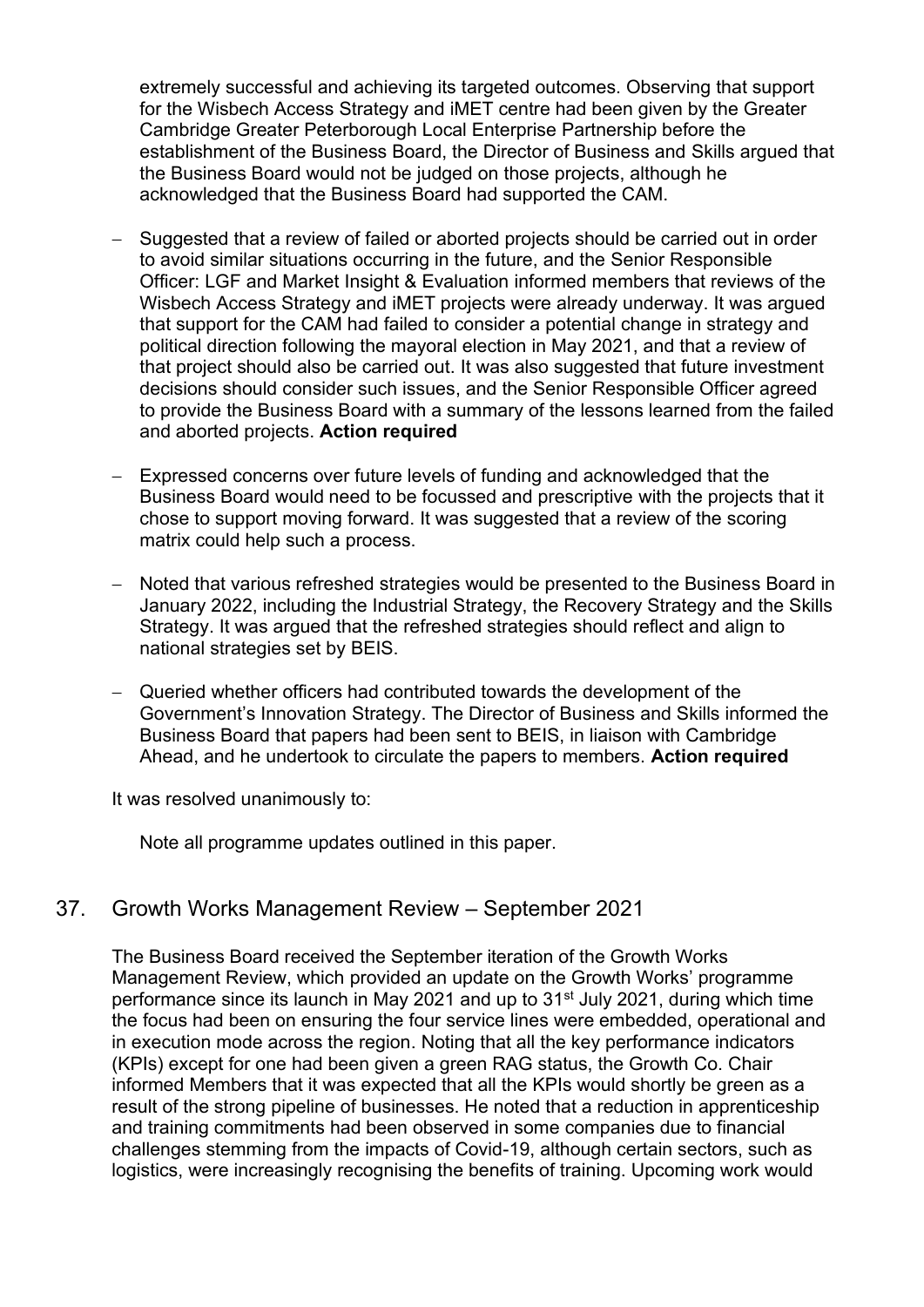involve collecting data on customer satisfaction and an evaluation of marketing activities, while the development of a live portal to access performance results would shortly begin its testing phase.

While discussing the report, the Business Board:

- − Paid tribute to the wide reach of Growth Works to small businesses across the region. The Interim Programme Manager informed members that he maintained regular contact with local authorities across the Cambridgeshire and Peterborough region to link them in with business support.
- − Requested that members be kept informed of upcoming events.
- − Established that a process for compiling data on customer satisfaction would begin, following a focus during the first financial quarter on settling in.
- − Acknowledged the challenge in keeping all the stakeholders involved in skills informed and satisfied.
- − Recognised the importance of ensuring there was high-quality management of the inward investment.
- − Suggested that a risk register would be useful to identify key areas of concern. The Growth Co. Chair informed the Business Board that a risk register had been developed, although it was being reviewed to ensure that it had an appropriate scope and involved an effective scoring system to represent the risks.
- − Highlighted the importance of aligning with the investment strategies of other bodies, such as Cambridge&. Noting that there was close alignment with Cambridge&, the Interim Programme Manager informed members that a network of networks was being developed to further strengthen such connections.
- − Clarified that although the Top Leading Indicator for growth coaching in businesses provided with a growth diagnostic appeared to be substantially behind its target, as detailed in section 2.2 of the report, the target was expected to be achieved by the end of September, and that the figures in the report represented ongoing figures rather than for the end of the quarter.
- − Noted that if all the KPIs were achieved it might be appropriate to set more challenging targets.
- − Highlighted the challenge in obtaining contractual certainty on building supplies and costs to ensure that projects could progress as planned.

It was resolved unanimously to:

Note the Growth Works programme performance up to 31 July 2021.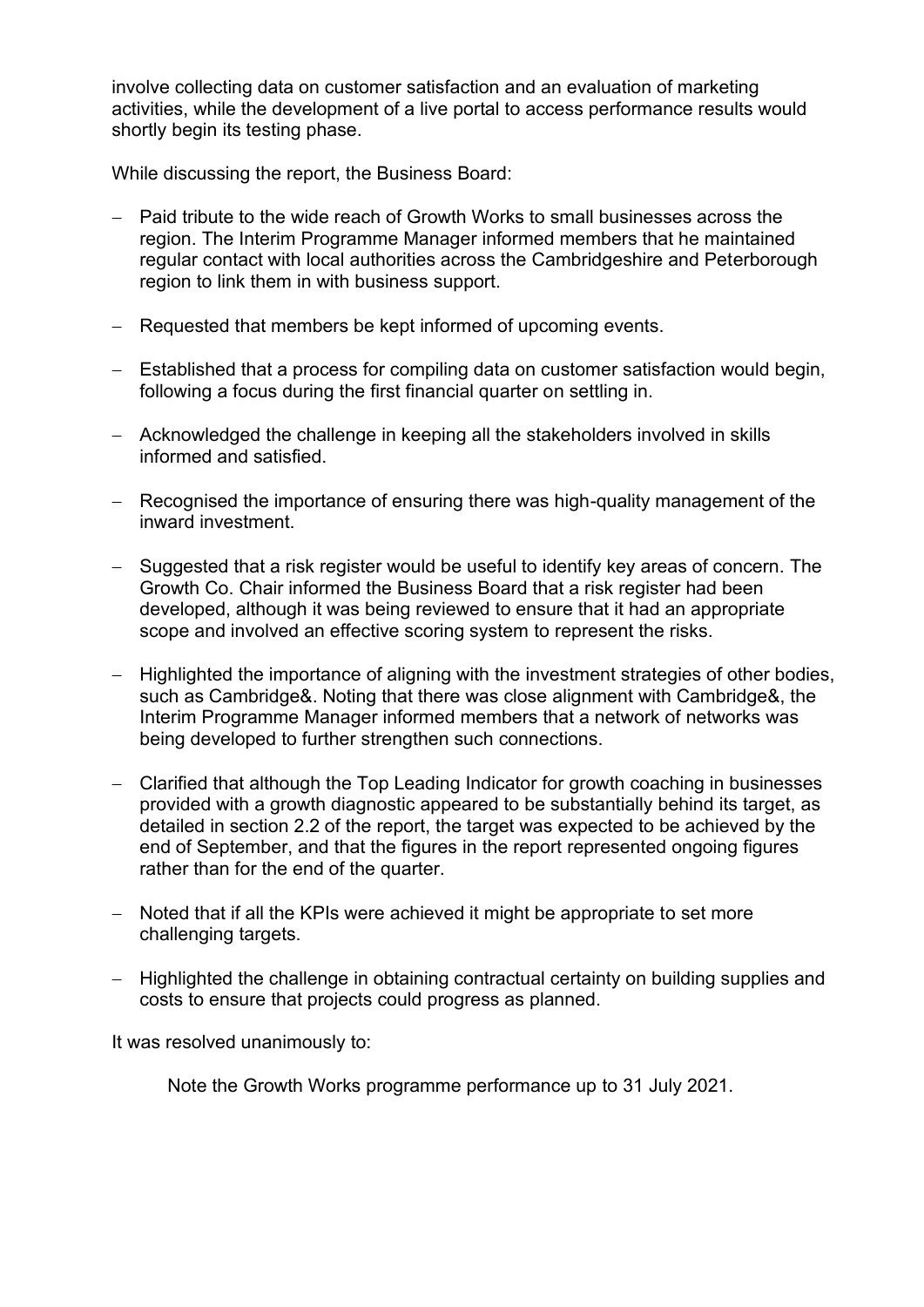## 38. Phase 3 University of Peterborough – Masterplan and Short-Term Financing

The Business Board received a report detailing the decision made by the Combined Authority Board at its meeting on  $28<sup>th</sup>$  July 2021 to approve a £100,000 grant to Peterborough City Council (PCC), to contribute to the £300,000 Master Planning works, and to give consent as the majority shareholder in the Peterborough HE Property Company Limited (Prop Co 1) to allow Prop Co 1 to consider and approve a short term cashflow financing proposal for Phase 3 of the University of Peterborough (UoP).

It was resolved unanimously to:

Note the decision of the Combined Authority Board on 28 July 2021, in relation to the mobilisation works for Phase 3 of the University of Peterborough.

## 39. iMET Investment Update and Recovery Recommendations – Urgency Procedure Update

The Business Board received a report outlining the outcome of the Urgency Procedure process undertaken in relation to an offer received on the 19th July 2021 for the purchase of the iMET vocational training centre freehold at Alconbury Weald. Noting that none of the votes received by members as part of the Urgency Procedure had been against the recommendations, the Senior Responsible Officer: LGF and Market Insight & Evaluation informed the Business Board that the company that had made the offer had been advised of the Business Board's support, prior to the final decision being made by the Combined Authority Board at its meeting on 29<sup>th</sup> September 2021.

While discussing the report, the Business Board clarified that the Red Book Valuation of the iMET had been attached to the report to provide transparency. It was also noted that the Combined Authority was working to reduce the number of exempt appendices in reports moving forwards.

It was resolved unanimously to:

Note the majority vote by Urgency Procedure in support of the recommendations in Appendix 1 of the report.

### 40. Reappointment of First Term Private Sector Members

The Business Board received a report seeking the reappointment of Austen Adams (Chair), Aamir Khalid, Andy Neely (Vice-Chair) and Tina Barsby as private sector members of the Business Board, following the completion of their first three-year term that began in September 2018. A fifth member that was reaching the end of his first three-year term, Mark Dorsett, was retiring and therefore would not be standing for reappointment.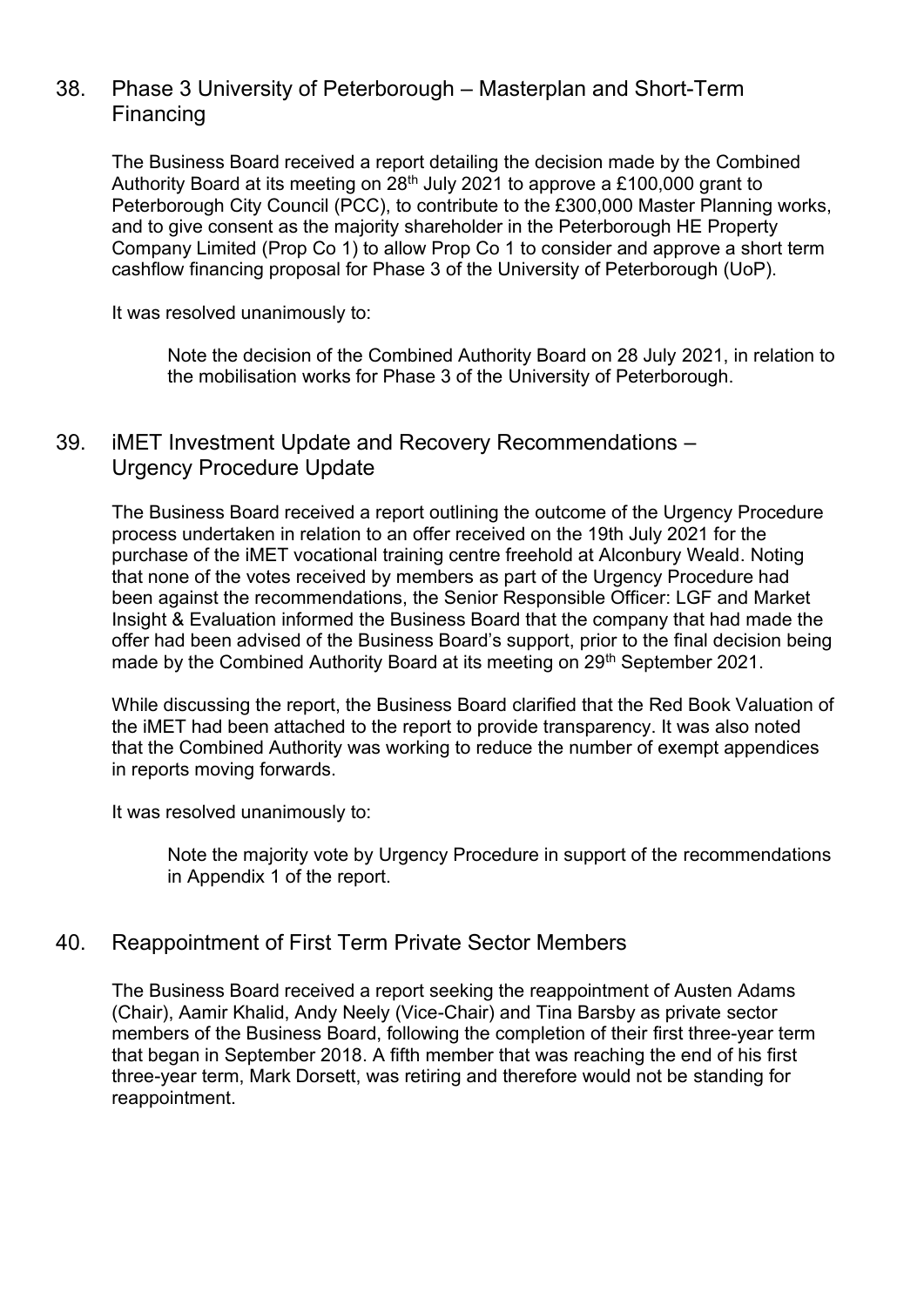While discussing the report, the Business Board:

- − Noted that although Tina Barsby would be retiring from her main employment, she would continue to work as a consultant and would be heavily involved in the agritech sector across the region, and would therefore continue to fulfil the criteria for eligibility as a member of the Business Board.
- − Clarified that, if reappointed, the Chair would be undertaking his second term as Chair of the Business Board.
- − Observed that, if reappointed, the second terms of the Chair and Vice-Chair would both finish in September 2024, and expressed concern about the subsequent transition.
- − Sought clarification on whether the reappointments required approval from the Combined Authority Board, and the Business Programmes and Business Board Manager undertook to establish whether such approval was required. **Action required**

It was resolved unanimously to:

Approve second term reappointments for private sector members Austen Adams (Chair), Andy Neely (Vice-Chair), Tina Barsby and Aamir Khalid.

#### 41. Business Community Insight

The Business Board received a report which presented two options for ensuring the Business Board remained representative of the communities and cross-section of businesses it served by including representation from local Business Representative Organisations BROs and trade unions. The first option, to further strengthen links with BROs, was to recruit a local BRO representative to chair the Business Advisory Panel sub-group (BAP) as a voting member on the Business Board. The second option was, to strengthen link with trade unions, was to recruit a local trade union representative as a voting member on to the Business Board. It was proposed that both groups could put forward a candidate to the recruitment process for membership of the Business Board, who would then be assessed by the appointment panel. It was noted that a further proposal had been made for the Economic Recovery Sub-Group to be wound down and replaced by the newly reconfigured BAP.

- − Recognised the value that trade unions could provide to businesses, as well as the skills, experience and insight that they would be able to offer to the Business Board, and argued that it was more a question of whether they could put forward a suitable candidate for the role of Business Board membership.
- − Acknowledged the benefits of encouraging a diversity of voices on the Business Board, and recognised the external support for increasing participation and openness.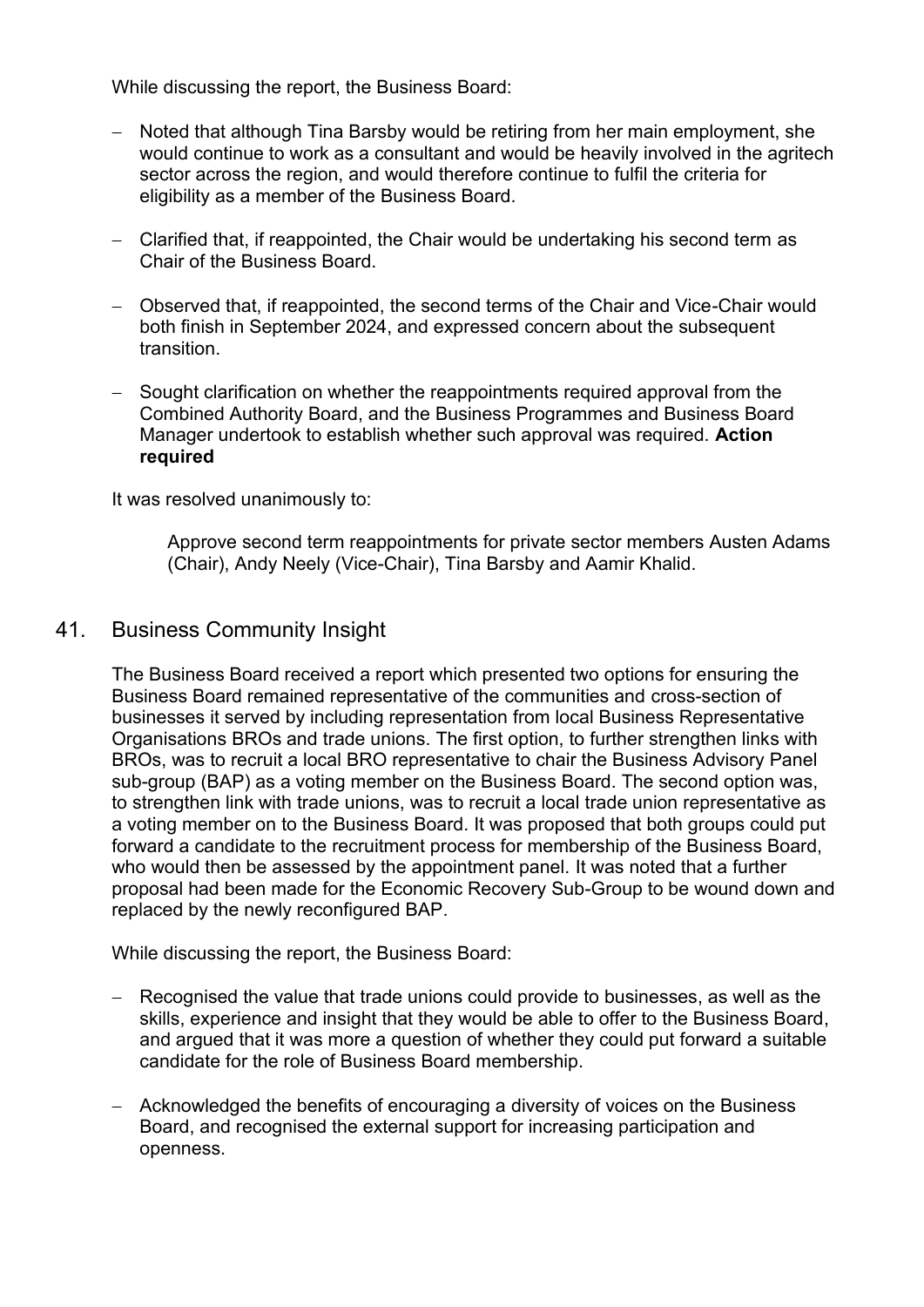- − Observed that some other LEPs included trade union representatives in their membership.
- − Queried whether the proposal to involve trade unions with the Business Board was based on a wider, national strategy of the Government, or whether it was based on specific concerns with the Business Board in Cambridgeshire and Peterborough. Emphasising that the proposal was not based on any concerns about the Business Board in particular, the Director of Business and Skills informed members that the Government was actively encouraging greater BRO involvement in the skills sector and LEP work across the country.
- − Acknowledged the likelihood that the Government's ongoing LEP Review would propose an increased involvement of trade unions and BROs in LEPs, and that the Business Board had the opportunity to pre-empt such a proposal, although it was also argued that it would be appropriate to wait for the LEP Review to be concluded before making a decision.
- − Argued that Business Board members were expected to represent business in general in a cooperative manner and individual capacity, rather than for a specific sector or group of people, and expressed concern over whether a trade union or BRO representative would be able to disassociate themselves appropriately from the tens of thousands of people that it was in their remit to represent.
- − Suggested that the BRO and/or trade union representatives could join the Business Board as co-opted members, rather than full members, although it was also argued that this would diminish their influence.
- − Observed that the Business Board currently had an open recruiting process and expressed concern about introducing an alternative, closed route to membership, noting that trade union and BRO representatives could already apply for membership through the current recruitment process.
- − Argued that members should be selected based on their skill-set and individual merit, and expressed concern that rejecting a trade union or BRO candidate on this basis could be misconstrued and perceived negatively.
- − Observed that there was already a National Farmers Union representative on the BAP, and suggested that including BRO and trade union representatives on the BAP would provide sufficient opportunity to provide input to the Business Board if the BAP then elected one of its members to join the Business Board, although another member expressed concern that this would lessen their input and potential impact.
- − Observed that inviting trade unions and BROs to join the Business Board could lead to further lobby groups arguing that they should be represented as well.
- − Suggested that trade unions and BROs could be added to the list of sectors that the Business Board actively encouraged to apply for membership, although it was argued that this would be less effective than setting their membership as a requirement. It was observed that an analysis of businesses and sectors across the region had been carried out when the Business Board was established in 2018, and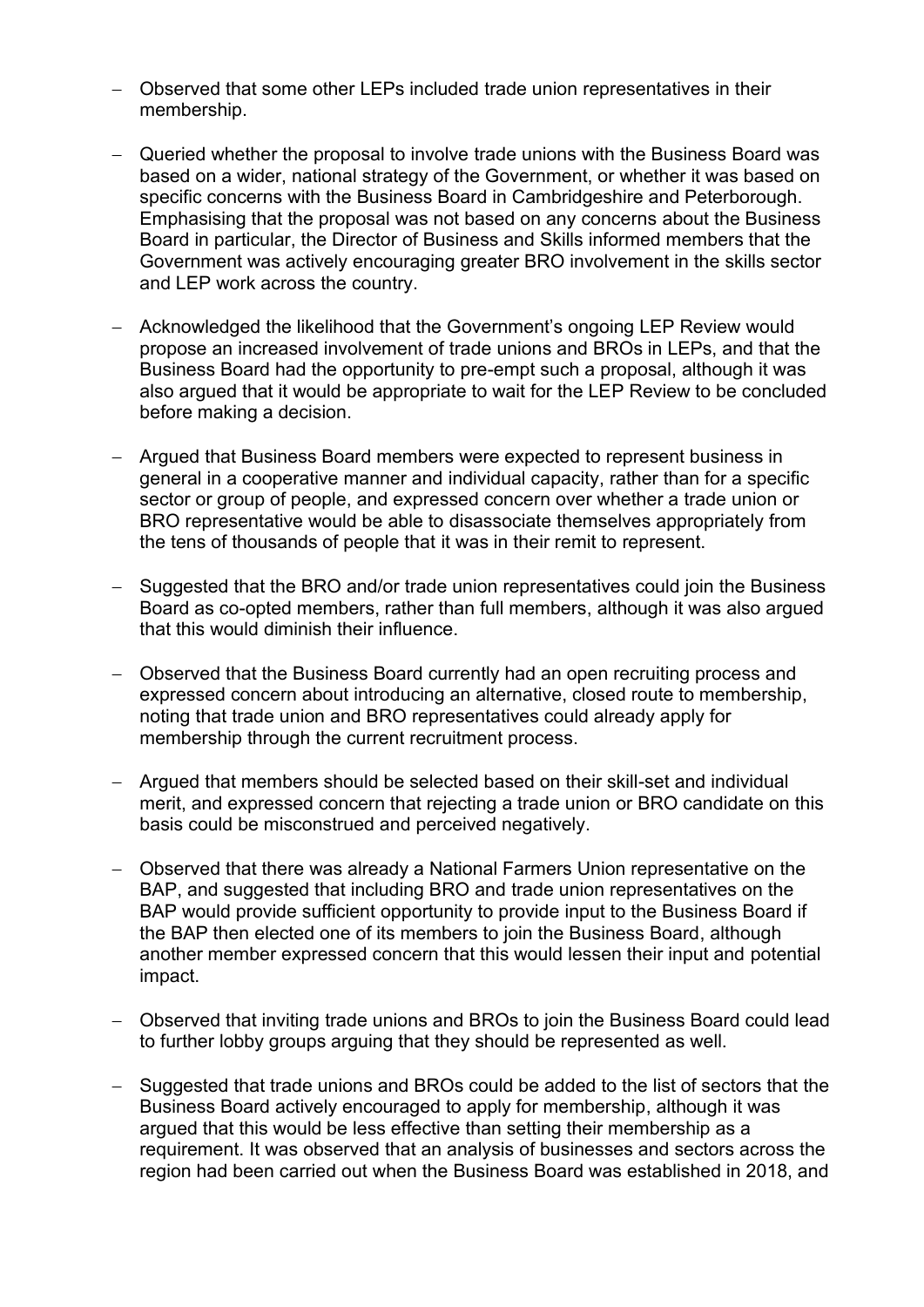that this had not identified a specific need for either trade unions or BROs. Members requested an updated assessment and review of sectorial representation be carried out and the Director of Business Skills undertook to circulate one. **Action required**

− Argued that while trade unions were important in the functioning of individual businesses, their interest in the varied roles of the Business Board would be limited and selective. Members expressed concern that their involvement could lead to a politicisation of the Business Board's debates, which it aimed to avoid, nothing that trade unions regularly conflicted with businesses, although it was argued that effective trade unions recognised the need for cooperation and open dialogue.

Following the discussion and taking into consideration the concerns that had been raised about the options presented in the report, the Director of Business and Skills proposed the following alternative third option, which was supported by a majority of members:

To encourage applications from local Business Representative Organisations and Trade Unions to apply for membership of the Business Board.

It was resolved unanimously to:

Consider the two proposed options to broaden membership of the Business Board to include representation from local Business Representative Organisations and Trade Unions.

#### 42. Format of Business Board Meetings

The Business Board received a report asking it to reconsider a recommendation made by the Audit and Governance Committee to the Combined Authority Board that Business Board meetings should be held in public, unless determined by the Chair that a meeting should be in private or confidential session. Following the Business Board's original decision, made on 19<sup>th</sup> May 2021, to not support the recommendation, the Combined Authority Board had asked for a reconsideration, and following discussions between the Chair of the Business Board and the Chair of the Audit and Governance Committee, it was proposed that the Business Board support the recommendation.

- − Observed that it was the first time that the Combined Authority Board had not supported a recommendation from the Business Board, and argued that this indicated the widespread support for Business Board meetings to be held in public.
- − Acknowledged that the Combined Authority held meetings in public while dealing with confidential matters in closed sessions, and that this increased levels of transparency and openness. However, it was also argued that, as Business Board members were not publicly elected representatives, it was unfair for them to be subject to the same levels of public scrutiny.
- − Expressed concern that Business Board members would be less willing to engage openly with some discussions if meetings were held in public, and that members of